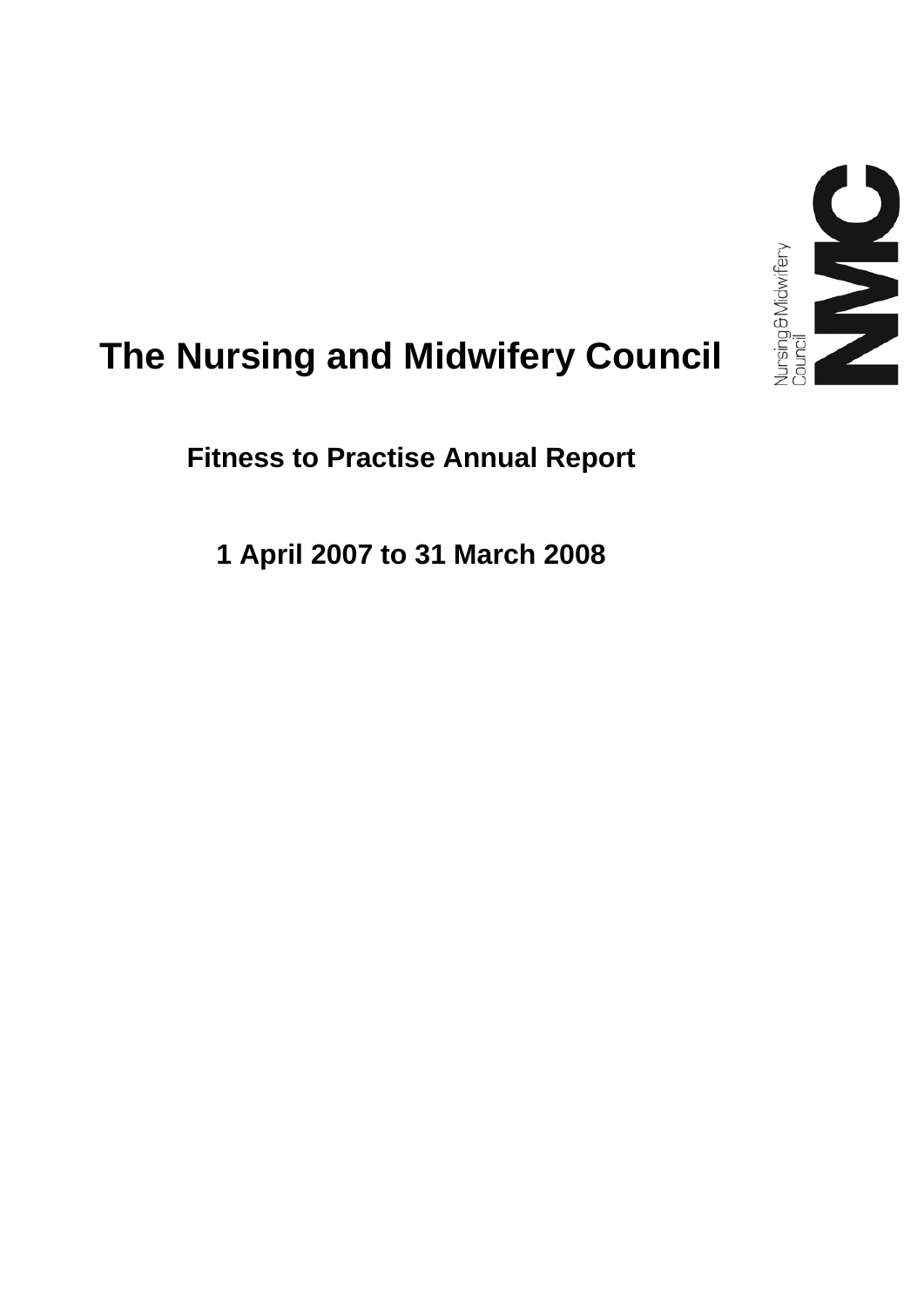#### **New allegations against nurses and midwives**

This year we were alerted to 1,487 potential new cases against nurses and midwives, compared to 1,624 referrals received during the previous year (a decrease of 8.4%) and 1,378 in 2005/6. These referrals represent just 0.2% of the total number of people on our register.

Anyone can make a complaint, but in practice over 50% come from employers, many in association with disciplinary proceedings at the workplace. Just over 8% of referrals come directly from members of the public, while almost 29% of referrals were received from the police, who inform us of cautions and criminal convictions of nurses and midwives. Many of the convictions relate to minor matters unlikely to lead to any further action by the NMC. Some are serious convictions for rape, violent crime, internet pornography and dishonesty. A small number of cases are self referrals, particularly if a nurse or midwife believes their health is affecting their fitness to practise.

We can also decide to act independently if we discover information, for example in media coverage, which may call into question a nurse or midwife's fitness to practise.

| <b>Source</b>                 |     | 2005-06 |     | 2006-2007 |     | 2007-2008 |  |  |
|-------------------------------|-----|---------|-----|-----------|-----|-----------|--|--|
| Employer                      | 736 | 53.41%  | 816 | 50.25%    | 790 | 53.13%    |  |  |
| Police                        | 270 | 19.59%  | 372 | 22.91%    | 430 | 28.92%    |  |  |
| Member of the public          | 308 | 22.35%  | 244 | 15.02%    | 131 | 8.81%     |  |  |
| Other health<br>professionals | 11  | 0.80%   | 88  | 5.42%     | 33  | $2.22\%$  |  |  |
| <b>Others</b>                 | 53  | 3.85%   | 104 | 6.40%     | 103 | 6.92%     |  |  |

The majority of referrals come from England where most nurses and midwives are registered. Just over 8% of the referrals came from Scotland, 4.17% came from Wales and 2.49% came from Northern Ireland.

#### **Source country of the referrals**

| <b>Country</b>   | 2006-2007 | 2007-2008 |
|------------------|-----------|-----------|
| England          | 88.18%    | 84.94%    |
| Scotland         | 6.03%     | 8.33%     |
| Wales            | 4.68%     | 4.17%     |
| Northern Ireland | 0.80%     | 2.49%     |
| Overseas         | 0.31%     | 0.07%     |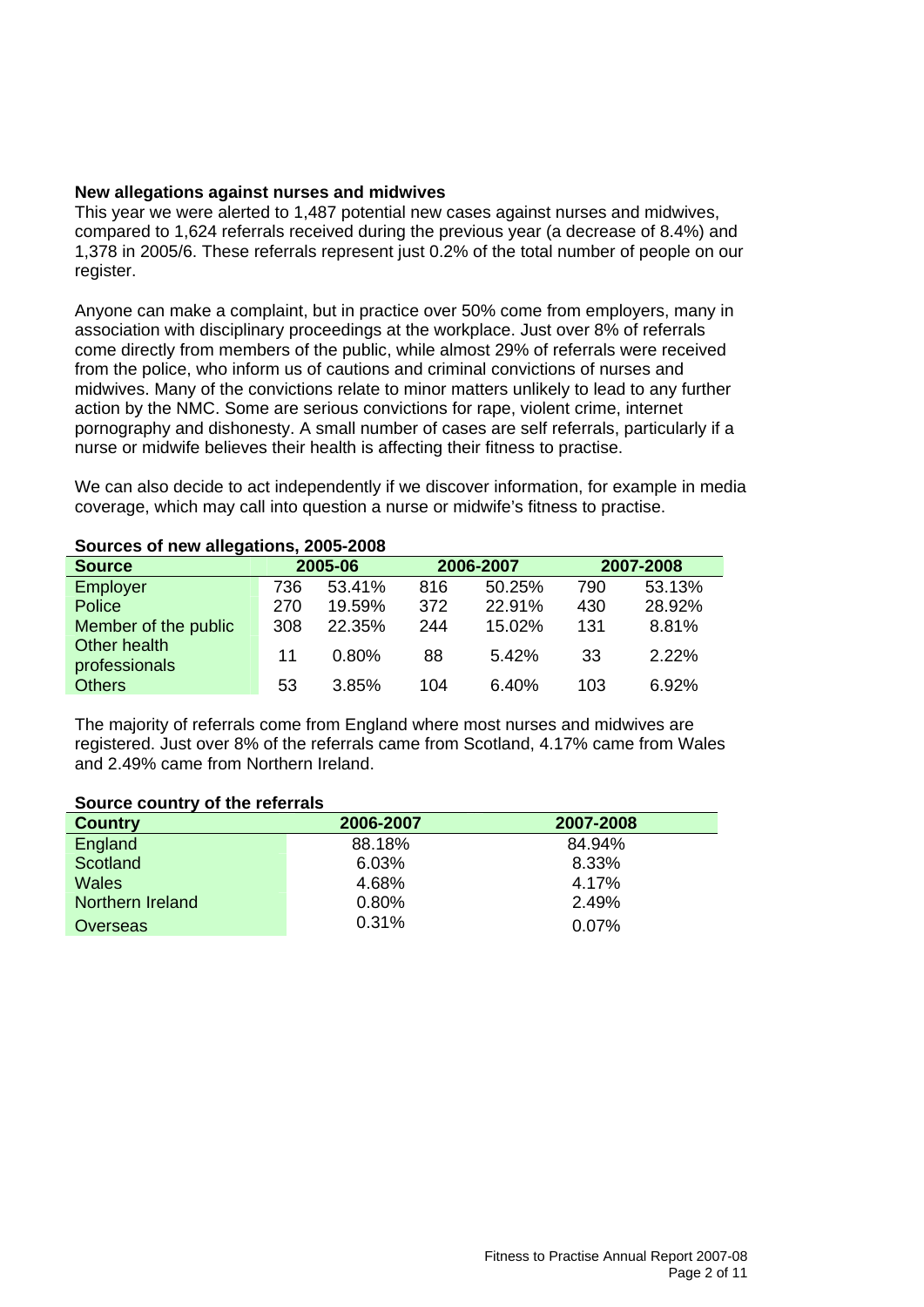## **Dealing with allegations - old rules, new rules**

On 1 August 2004, we started using a new set of rules for dealing with fitness to practise cases. If a case was reported before that date, we use our 1993 Professional Conduct Rules. If a case was reported after that date, we use the new 2004 Fitness to Practise Rules.

Because of the number of old cases still being heard, this means we use two sets of rules.

|                                          | <b>Old rules</b>                                                                                  | <b>New rules</b>                                                                                                                             |
|------------------------------------------|---------------------------------------------------------------------------------------------------|----------------------------------------------------------------------------------------------------------------------------------------------|
| <b>Case first considered by</b>          | <b>Preliminary Proceedings</b><br>Committee (PPC)                                                 | <b>Investigating Committee</b><br>(IC)                                                                                                       |
| <b>Basis for deciding to</b><br>continue | Is the allegation<br>sufficiently serious, if<br>proven, to lead to removal<br>from the register? | Is there a case to answer?<br>This test applies to both<br>the allegations and the<br>impairment of a<br>registrant's fitness to<br>practise |
| Case heard by                            | <b>Professional Conduct</b><br>Committee (PCC) or<br>Health Committee (HC)                        | <b>Conduct and Competence</b><br>Committee Panel (CCC)<br>or Health Committee<br>Panel (HC)                                                  |

The panels have a range of sanctions and disposal options available to them when dealing with the cases:

|                                             | <b>Old rules</b> |            |           | <b>New rules</b> |            |    |
|---------------------------------------------|------------------|------------|-----------|------------------|------------|----|
|                                             | <b>PPC</b>       | <b>PCC</b> | <b>HC</b> | IC               | <b>CCC</b> | HC |
| Striking off order                          |                  |            |           |                  |            |    |
| Removal - incorrect or fraudulent entry     |                  |            |           | ✓                |            |    |
| Removal                                     |                  |            |           |                  |            |    |
| Suspension order (up to 12 months)          |                  |            |           |                  |            |    |
| Suspension (can be indefinitely)            |                  |            | ✓         |                  |            |    |
| Interim suspension order (up to 18          |                  |            |           | $\checkmark$     |            |    |
| months)                                     |                  |            |           |                  |            |    |
| Interim suspension (no time limit)          | ✓                |            | ✓         |                  |            |    |
| Conditions of practice order (up to 3       |                  |            |           |                  |            |    |
| years)*                                     |                  |            |           |                  |            |    |
| Interim conditions of practice order (up to |                  |            |           | ✓                |            |    |
| 18 months)                                  |                  |            |           |                  |            |    |
| Caution order (1 to 5 years)                |                  |            |           |                  |            |    |
| Caution (for five years)                    |                  |            |           |                  |            |    |

**\*** *Under certain circumstances, transitional provisions allow professional conduct committee and health committee dealing with cases under the old rules to make conditions of practice orders.*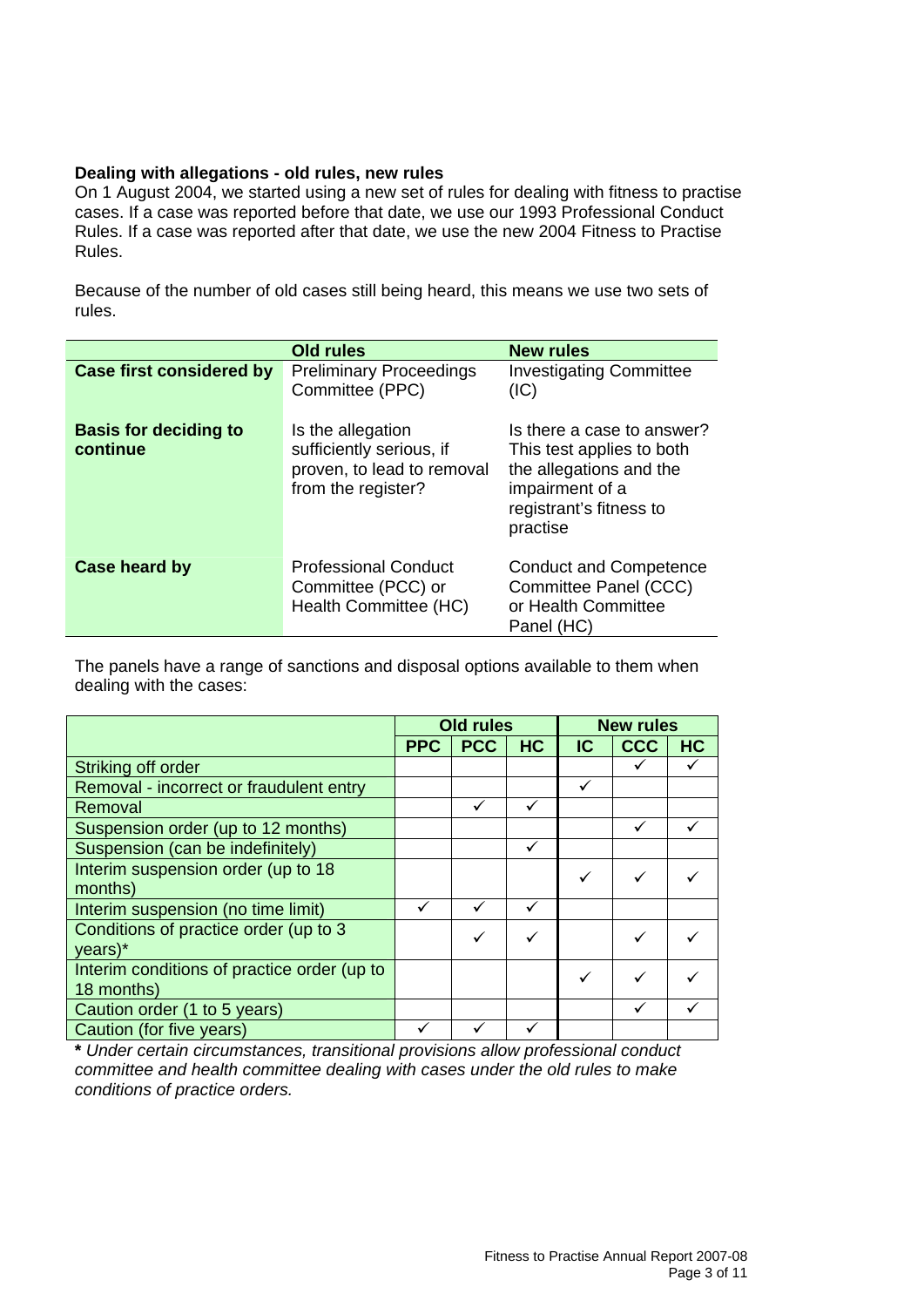# **Preliminary proceedings committee (old rules)**

The preliminary proceedings committee continues to consider complaints received under the old rules. In 2007-2008 it sat 8 times and considered 12 cases\*. The number of cases considered is decreasing as this committee deals with the remaining cases received before the new rules came into operation. In comparison, in 2006-2007 it sat 28 times and considered 100 cases.

Many of the cases related to matters investigated by the police during which period we can take no action other than to consider interim suspension from the register in order to protect the public.

Under the old rules the PPC may itself issue a caution for 5 years.

## **Preliminary proceedings committee decisions, 2005-2008\***

|                                                                          |     | 2005-2006 |             | 2006-2007 |              | 2007-2008 |
|--------------------------------------------------------------------------|-----|-----------|-------------|-----------|--------------|-----------|
| Further investigation                                                    | 295 | 36%       | 31          | 31%       | 4            | 33%       |
| Case closed                                                              | 251 | 30%       | 26          | 26%       | <sup>0</sup> | $0\%$     |
| Referred to the professional conduct<br>committee                        | 240 | 29%       | -35         | .35%      |              | 59%       |
| Cautioned                                                                | 25  | 3.5%      | 7           | 7%        |              | 8%        |
| Referred to professional screeners for<br>consideration of health issues | 12  | $1.5\%$   | $\mathbf 1$ | 1%        |              | 0%        |

*\*Includes cases that have been considered more than once.* 

## **Cases considered for interim suspension by extraordinary preliminary proceedings committee**

|                |                              | 2007-2008 |
|----------------|------------------------------|-----------|
| <b>New</b>     | Interim suspension           | $4\%$     |
| <b>Reviews</b> | Interim suspension continued | 96%       |

## **Professional conduct committee (old rules)**

The professional conduct committee sat for 217 days and considered 130 cases during 2007-08. Of these, 89 were completed rather than adjourned. 40 hearings were adjourned one or more times during the course of the year.

#### **Professional conduct committee outcomes, 2005-2008\***

|                              |     | 2005-2006 |    | 2006-2007 |    | 2007 - 2008 |
|------------------------------|-----|-----------|----|-----------|----|-------------|
| No further action            | 10  | 4%        | 13 | 10%       | 12 | 9%          |
| Cautioned                    | 48  | 19%       | 23 | 17%       | 19 | 15%         |
| Conditions of practice order | 2   | $1\%$     |    | $1\%$     |    | 0%          |
| Removed                      | 128 | 51%       | 67 | .50%      | 58 | 45%         |
| <b>Referred to Screeners</b> | 0   | $0\%$     | 0  | $0\%$     |    | 1%          |
| Adjourned                    | 64  | 25%       | 30 | 22%       | 40 | 30%         |

*\*Includes cases that have been considered more than once following adjournments*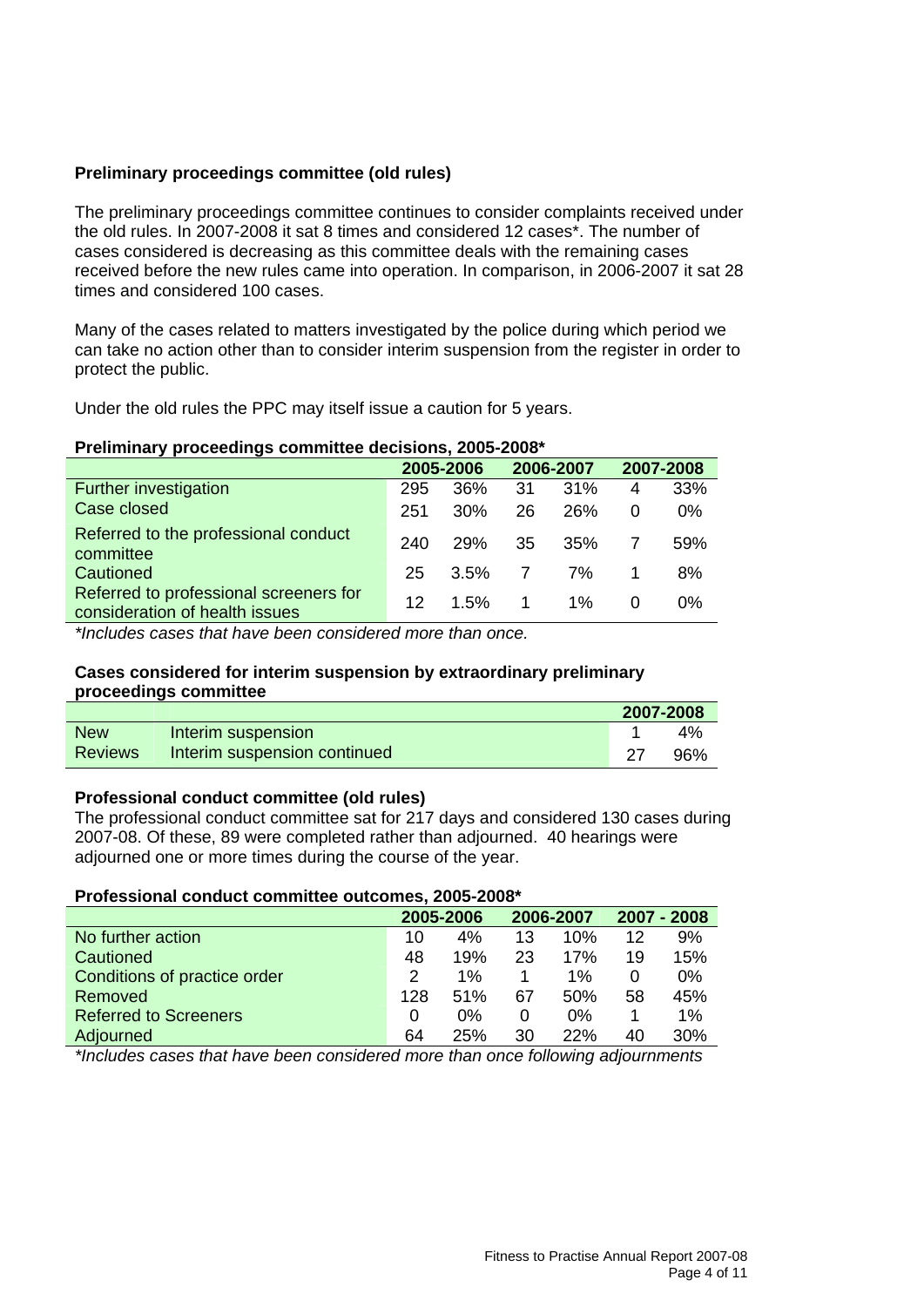## **Investigating committee panels (new rules)**

Panels of the investigating committee are responsible for considering all new allegations of impairment of fitness to practise received since August 2004 irrespective of the date of the alleged incidents or events. We have no time limit on referral to the NMC.

The IC panels may require further investigations to be made, refer the case on to the conduct and competence committee or health committee, or decide there is no case to answer. As a separate strand of work, the panels also deal with allegations of fraudulent or incorrect entry to the register

If the panel finds there is no case to answer it will close the case. Many complaints are closed at an early stage because there is insufficient evidence, or because the matter would not call the nurse or midwife's fitness to practise into question, such as minor motoring offences.

During 2007-2008 investigating committee panels met 83 times and considered 2688 cases\*. Just fewer than 35% of cases were closed because the panels found no case to answer. They referred 441 cases to the conduct and competence committee and 56 to the health committee.

## **Investigating committee panel decisions, 2005-2008**

|                                                      |     | 2005-2006 | 2006-2007 |       | 2007-2008 |     |
|------------------------------------------------------|-----|-----------|-----------|-------|-----------|-----|
| Further investigation                                | 971 | 53%       | 1126      | 49%   | 1253      | 47% |
| No case to answer                                    | 645 | 35%       | 808       | 35%   | 937       | 35% |
| Refer to conduct and competence<br>committee         | 201 | 11%       | - 315     | 15%   | 441       | 16% |
| Refer to health committee                            | 13. | $1\%$     | 32        | $1\%$ | 56        | 2%  |
| Consideration of fraudulent entry on the<br>register |     | 0%        | 6         | 0%    |           | 0%  |

\**Includes cases that have been considered more than once* 

## **Conduct and competence committee panels (new rules)**

The range of sanctions available to conduct and competence committee panels is more varied than the options available under the old rules. Panels can also vary the length of time that some sanctions remain in place. Conditions of practice orders can be made for between one to three years; suspension orders can be made for up to one year, cautions can be issued for periods between one and five years

During 2007-2008 the panels sat for 615 days and considered 482\* cases. Of these 360 were closed rather than adjourned.

#### **Conduct and competence committee outcomes, 2005-2008**

|                              |    | 2005-6 |    | 2006-2007 |     | 2007-2008 |
|------------------------------|----|--------|----|-----------|-----|-----------|
| Striking off order           | 16 | 62%    | 75 | 52%       | 214 | 44%       |
| <b>Caution order</b>         | 3  | 12%    | 17 | 12%       | 92  | 19%       |
| Conditions of practice order |    | 4%     | 6  | 4%        | 6   | 1%        |
| <b>Suspension order</b>      |    | $0\%$  | 4  | 3%        | 27  | 6%        |
| No further action            |    | 4%     | 13 | 9%        | 30  | 7%        |
| Adjourned                    | 5  | 18%    | 29 | 20%       | 113 | 23%       |

*\*Includes cases that have been considered more than once following adjournments*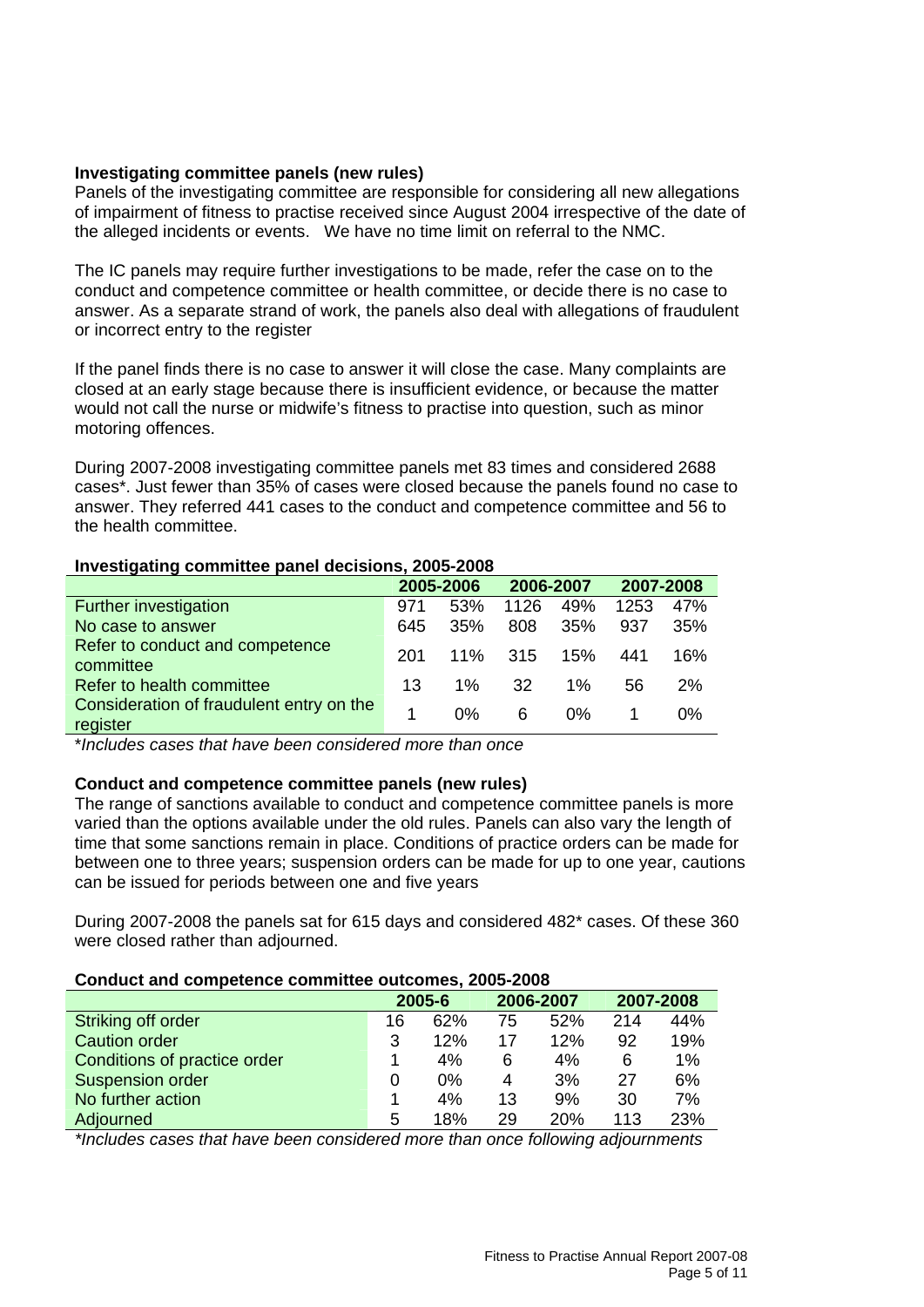#### **Professional conduct / conduct and competence committee cases**

Of the incidents dealt with in the cases heard in 2007-2008, just over 42% occurred in the NHS.

|                             | 2006-2007 | 2007-2008 |
|-----------------------------|-----------|-----------|
| <b>NHS</b>                  | 46.67%    | 42.48%    |
| Residential or nursing home | 25.81%    | 30.07%    |
| Unknown*                    | 15.32%    | 13.89%    |
| Other**                     | 3.58%     | 8.58%     |
| Private hospital or company | 5.39%     | 3.84%     |
| Agency                      | 3.23%     | 1.14%     |

\* In conviction or caution cases the work setting of the registrant is not always known or relevant.

\*\*Other settings included general practice and independent practice.

Allegations directly involving patients accounted for just over 14% of allegations heard by the two committees. Maladministration of drugs allegations represented 9.87% and allegations relating to dishonesty represented just over 17% of the allegations.

Most cases usually concern allegations concerning a range of different issues.

|                                                                           | 2006-2007 | 2007-2008 |
|---------------------------------------------------------------------------|-----------|-----------|
| Dishonesty*                                                               | 19.23%    | 17.32%    |
| Patient abuse (physical, sexual, verbal, inappropriate<br>relationship)   | 17.09%    | 14.30%    |
| Failure to maintain adequate records                                      | 7.48%     | 10.37%    |
| <b>Maladministration of drugs</b>                                         | 10.47%    | 9.87%     |
| Neglect of basic care                                                     | 10.04%    | 9.16%     |
| Unsafe clinical practice                                                  | 7.48%     | 7.75%     |
| Failure to collaborate with colleagues                                    | 4.06%     | 6.95%     |
| Colleague abuse (physical, sexual, verbal, inappropriate<br>relationship) | 4.27%     | 2.72%     |
| Failure to report incidents                                               | 3.42%     | 2.62%     |
| Failure to act in an emergency                                            | 3.21%     | 1.91%     |
| Pornography - adult                                                       | 2.35%     | 1.01%     |
| Violence (harassment, assault)                                            | 1.92%     | 1.41%     |
| Other**                                                                   | 8.98%     | 14.61%    |

\* Dishonesty includes theft, fraud, and false claim to registration, claiming sick pay fraudulently, falsification of records and dishonesty about previous employment and misappropriation of drugs.

\*\* Other includes absence without leave, motoring offences, drink and drugs related offences (other than maladministration), breach of confidentiality, bullying, manslaughter and unfit for duty due to influence of drinks or drugs.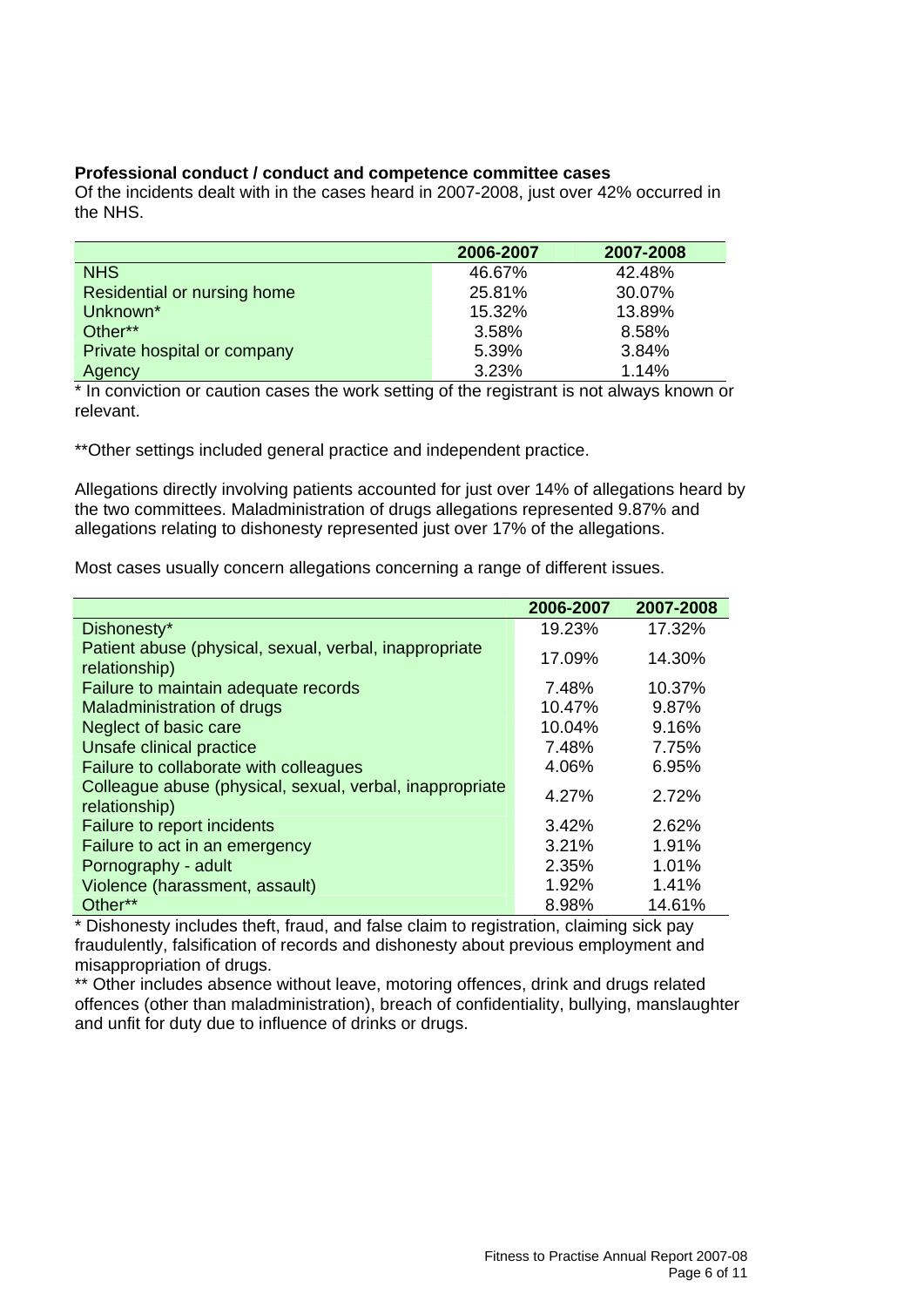#### **Cases of ill health**

Both the old and new rules provide for a health committee (or panels) to handle allegations of unfitness to practise due to ill health. Under the old rules, health committees can remove or suspend a registrant. Suspension can be for a definite or indefinite period. Under the new rules, striking-off orders are available only if the registrant has been continuously suspended or subject to a conditions of practice order for two years immediately before the striking off order.

Referrals are made to the NMC by employers, the registrants themselves or other health professionals.

Under the old rules, professional screeners decide whether the case should be heard by the health committee. Under the new rules, investigating committee panels decide whether the case should be dealt with by a panel of the health committee. Both the professional screeners (old rules) and the investigating committee can ask the registrant to undergo medical examination to inform this decision. Additionally, both the professional conduct committee (old rules) and a panel of the conduct and competence committee (new rules) can refer a case to the health committee. A case may not be considered by the health committee if it is considered likely that the allegations may lead to a striking-off.

Health committees and panels meet in private because of the confidential nature of medical evidence involved. The registrant has right to attend their hearing and be represented and may call witnesses.

Health committees or panels met 28 times during 2007-2008 and considered 41\* cases of impairment to fitness to practise due to ill health. By the nature of the issues the cases are considered on a number of occasions during their lifetime.

| ealth committee and panel outcomes, 2005-2008 |                |       |    |           |    |           |  |
|-----------------------------------------------|----------------|-------|----|-----------|----|-----------|--|
|                                               | 2005-2006      |       |    | 2006-2007 |    | 2007-2008 |  |
| Suspension                                    | 44             | 31%   | 10 | 23%       | 13 | 32%       |  |
| Adjourned                                     | 31             | 22%   | 10 | 23%       | 10 | 24%       |  |
| <b>Conditions of practice</b>                 | 5              | 3.5%  | 5  | 12%       | 7  | 16%       |  |
| Conditions of practice<br>continued           | 0              | $0\%$ | 2  | 5%        | 2  | 5%        |  |
| Case closed                                   | 52             | 36%   | 8  | 19%       | 2  | 5%        |  |
| Removed                                       | 5              | 3.5%  | 2  | 5%        | 2  | 5%        |  |
| Suspension order continued                    | 0              | 0%    | 3  | 7%        | 2  | 5%        |  |
| <b>Referral to PPC</b>                        | $\overline{2}$ | 1%    | 0  | $0\%$     | 1  | 2%        |  |
| Withdrawn                                     | $\Omega$       | $0\%$ |    | 2%        | 1  | 2%        |  |

Suspension terminated 5 3% 2 4% 1 2%

#### **Health committee and panel outcomes, 2005-2008**

*\*Includes cases that have been considered more than once.*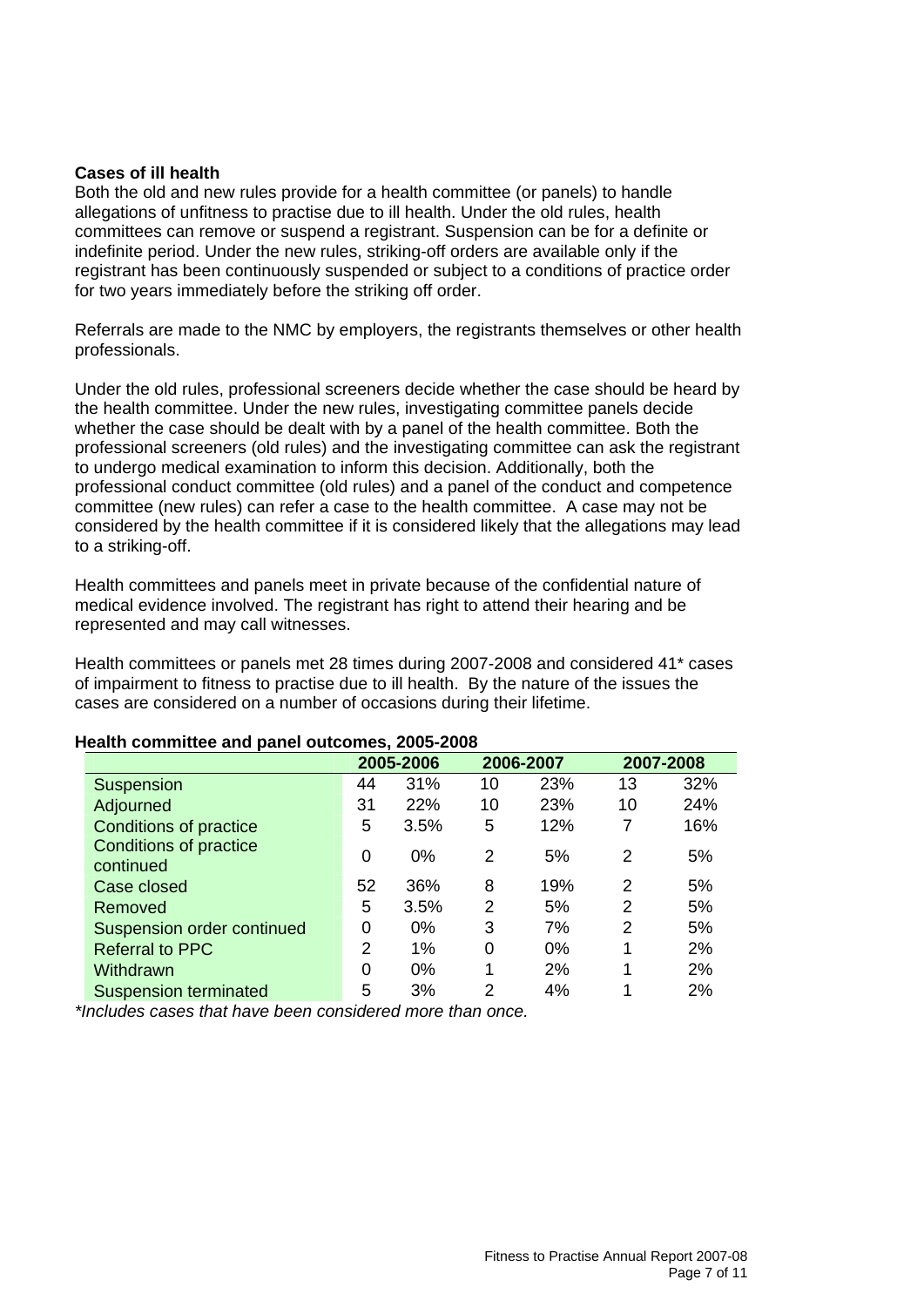Allegations considered by the health committee are grouped into three major categories. These are substance abuse, mental health and physical illness. The majority of the cases heard involved allegations of substance abuse (drugs and/or alcohol).

|                         | 2005-2006 | 2006-2007 | 2007-2008 |
|-------------------------|-----------|-----------|-----------|
| Other mental illness    | 27.24%    | 37.35%    | 32.63%    |
| <b>Physical illness</b> | 5.72%     | 14.46%    | 23.16%    |
| Drug Abuse              | 22.62%    | 19.28%    | 18.95%    |
| Alcohol abuse           | 28.06%    | 22.89%    | 16.84%    |
| Depressive illness      | 16.36%    | 6.02%     | 8.42%     |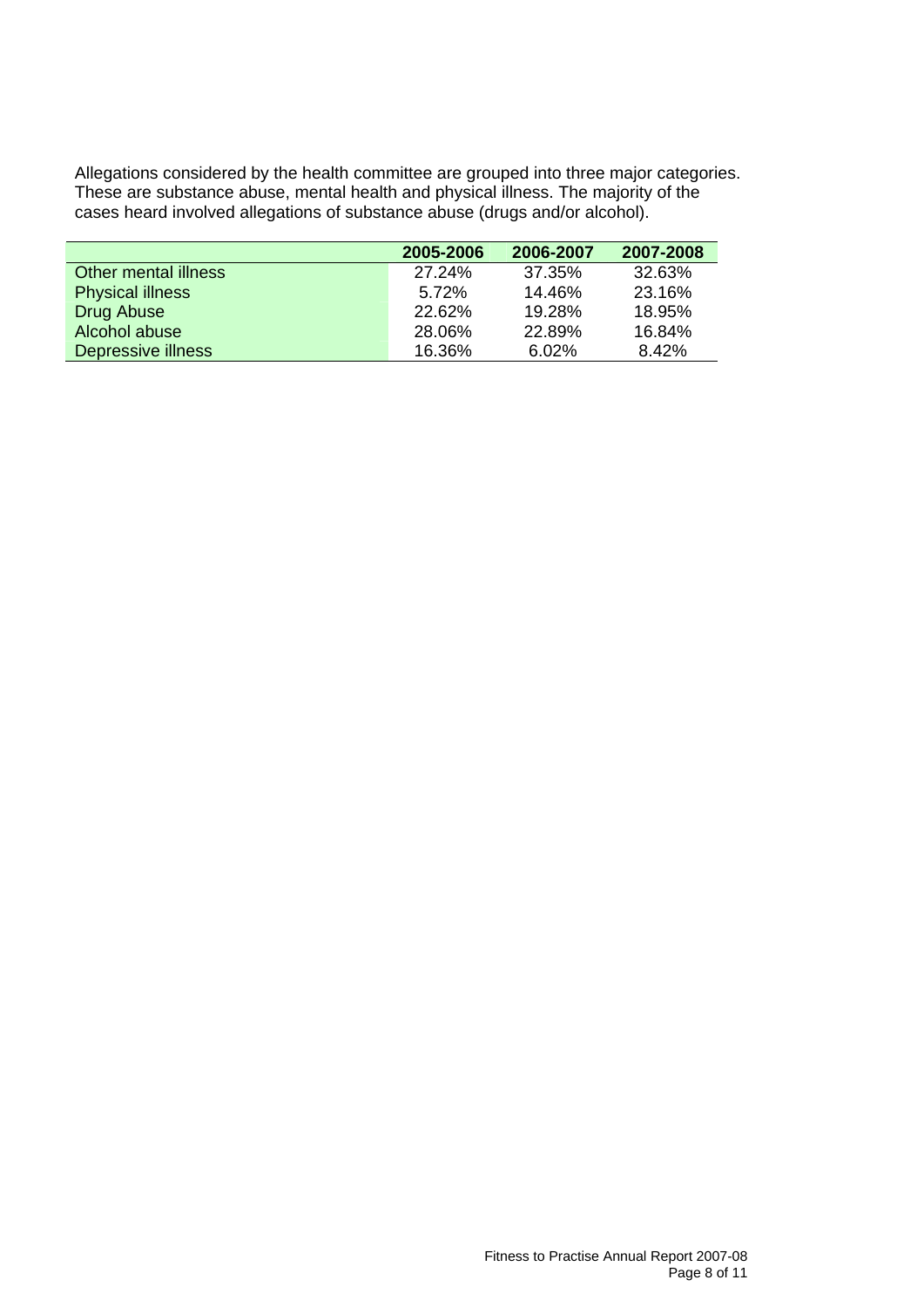## **Interim Orders**

Panels of the Investigating Committee (IC), Conduct and Competence Committee (CCC) or Health Committee (HC) can issue an interim order if they consider a nurse or midwife to be a risk to the public or to themselves if they continue to practise during the investigation, e.g. cases involving rape or assault or issues of great clinical concern. Interim orders can be made for a maximum period of 18 months. After that time the NMC must apply to the High Court for an extension for a further period of up to 12 months.

Interim order hearings are arranged as soon as possible after a referral or at any point during life of the case should information comes to light that such an order may be required. Respondents are encouraged to attend the proceedings or submit documents in their absence. Reasons for an order are presented by a NMC case presenter. The respondent or their representative can comment on any suggested order. Interim orders of any sort must be reviewed at specified intervals.

## **Investigating committee**

|            |                                                                              |     | 2007-2008 |  |
|------------|------------------------------------------------------------------------------|-----|-----------|--|
| <b>New</b> | Interim suspension order                                                     | 149 | 32%       |  |
|            | Interim conditions of practice order                                         | 20  | 4%        |  |
|            | Interim order not necessary                                                  | 31  | 7%        |  |
| Reviews*   | Interim suspension order continued                                           | 229 | 50%       |  |
|            | Interim suspension order replaced by interim conditions<br>of practice order | 4   | 1%        |  |
|            | Interim conditions of practice order continued                               | 19  | 4%        |  |
|            | Interim conditions of practice replaced by interim<br>suspension order       | 2   | 0.5%      |  |
|            | Interim order revoked                                                        | 8   | 1.5%      |  |

#### **Conduct and competence committee**

|            |                                                                              |     | 2007-2008 |  |
|------------|------------------------------------------------------------------------------|-----|-----------|--|
| <b>New</b> | Interim suspension order                                                     | 25  | 10%       |  |
|            | Interim conditions of practice order                                         | 4   | 2%        |  |
|            | Interim order not necessary                                                  | 8   | 3%        |  |
| Reviews*   | Interim suspension order continued                                           | 202 | 81.5%     |  |
|            | Interim suspension order replaced by interim conditions<br>of practice order | 1   | 0.5%      |  |
|            | Interim conditions of practice order continued                               | 6   | 2%        |  |
|            | Interim conditions of practice replaced by interim<br>suspension             | 1   | 0.5%      |  |
|            | Interim order revoked                                                        |     | 0.5%      |  |

#### **Health committee**

|            |                                                | 2007-2008 |     |
|------------|------------------------------------------------|-----------|-----|
| <b>New</b> | Interim conditions of practice order           |           | 2%  |
| Reviews*   | Interim suspension order continued             | 53        | 94% |
|            | Interim conditions of practice order continued |           | 2%  |
|            | Interim order revoked                          |           | 2%  |

*\*Includes cases that have been reviewed more than once.*

**2007-2008**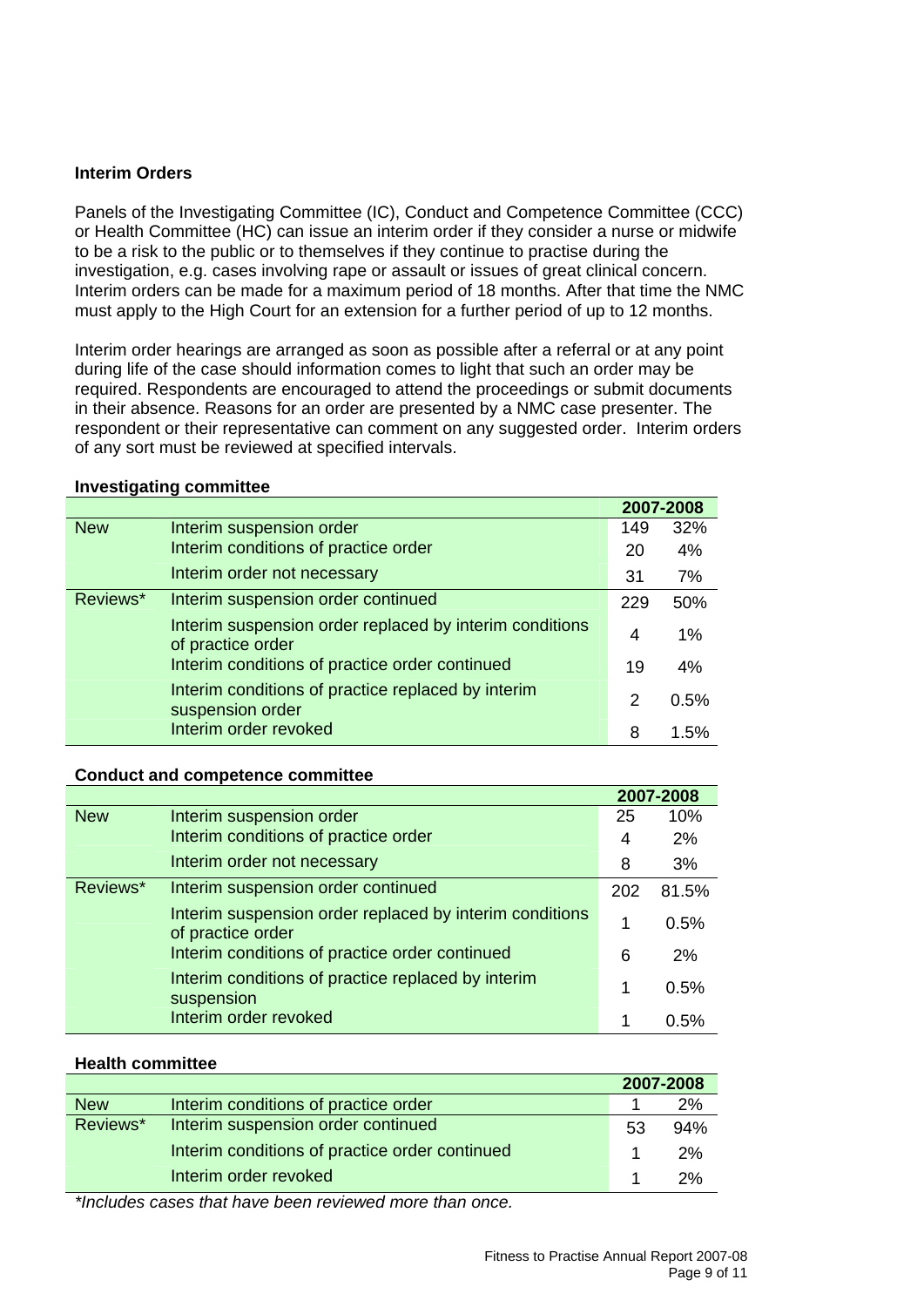## **Restoration to the register (professional conduct committee / conduct and competence committee panels)**

Following removal, applicants whose names were removed from the register before 1<sup>st</sup> August 2004 are permitted to make an application for restoration at any time. However, under the new rules, applications for restoration cannot be made before five years has elapsed since striking-off.

The conduct and competence committee now deals with all applications for restoration to the register following removal or striking-off by the professional conduct committee or conduct and competence committee. Applicants are expected to attend a hearing and will be questioned by a panel. As a minimum, at least two references must be supplied. one of which must come from an employer who is fully aware of the circumstances that led to the applicant's removal from the register.

The applicant is required to demonstrate that they are a fit and proper person to be restored. The committee will take into account whether or not the applicant:

- accepts that removal or striking-off was justified
- has addressed the issues that led to striking-off and changed their behaviour or attitude
- shows genuine regret
- has made amends (where possible)

The panel must also consider whether public confidence in the professions is likely to be maintained if the applicant were to be restored.

If an applicant is restored to the register their previous removal or striking-off will be disclosed in the register and to those enquiring about the registrant's status for five years from the date of restoration.

#### **Restoration applications heard, 2005-2008**

|                                               | 2005-2006 |      | 2006-2007 |           | 2007-2008 |      |
|-----------------------------------------------|-----------|------|-----------|-----------|-----------|------|
| Restored                                      | 4         | -24% | $\sim$ 1  | 17%       |           |      |
| Restored with conditions of practice<br>order |           |      |           | 12% 1 17% |           |      |
| Rejected                                      | 11        | 64%  | -4        | 66%       | 10        | 100% |